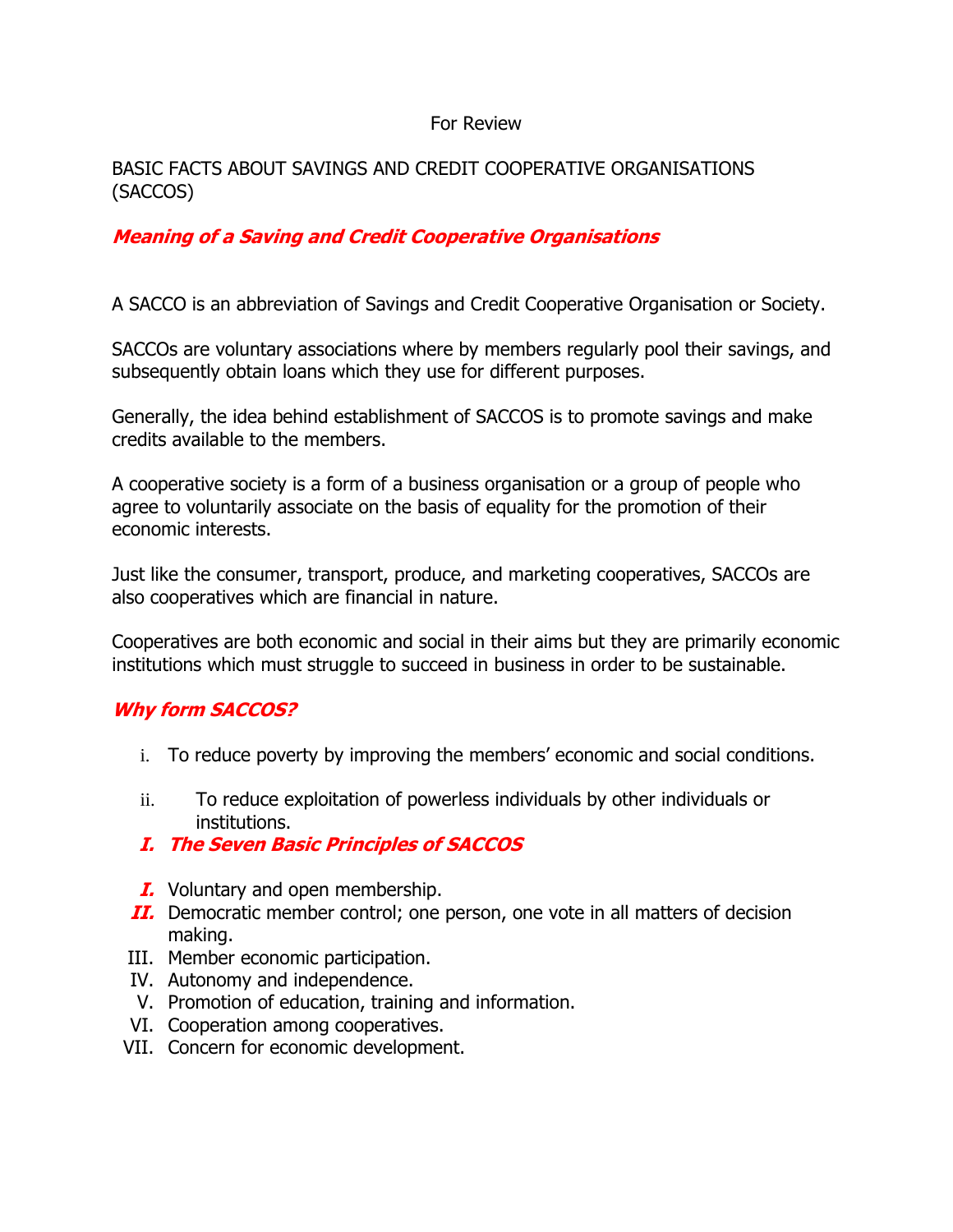# **Characteristics of a Cooperative Organisation**

Cooperatives have mainly 4 basic characteristics namely;

- i. Member owned
- ii. Member used
- iii. Member controlled
- iv. Benefits members.

The checklist for any member of a cooperative should at all times be:

- i. Do I own it?
- ii. Do I use it?
- iii. Do I control it?
- iv. Do I benefit from it?

The answer to all the above questions should be **YES** in order for the business organisation or institution to be described as a good cooperative.

## **Steps in Forming a SACCO**

**Step 1.** People with a common bond come together and identify their problems, discuss and identify how to solve them.

**Step 2.** Mobilise other interested people to join.

**Step 3.** Elect from amongst themselves an interim Committee that will take ideas forward (Chairman, Secretary, and Treasurer and Committee members representing areas to be covered). These hold offices until the first Annual General Meeting at which members elect a new committee.

**Step 4.** Mobilise other members that are willing to subscribe to the cause.

**Step 5**. Arrange for more training, public awareness generation and sensitization.

**Step 6.** Draft by-laws, which are later approved at the first Annual General Meeting.

**Step 7.** Register the cooperative society with the Registrar of Cooperatives.

**Step 8**. Call first Annual General Meeting to elect leaders.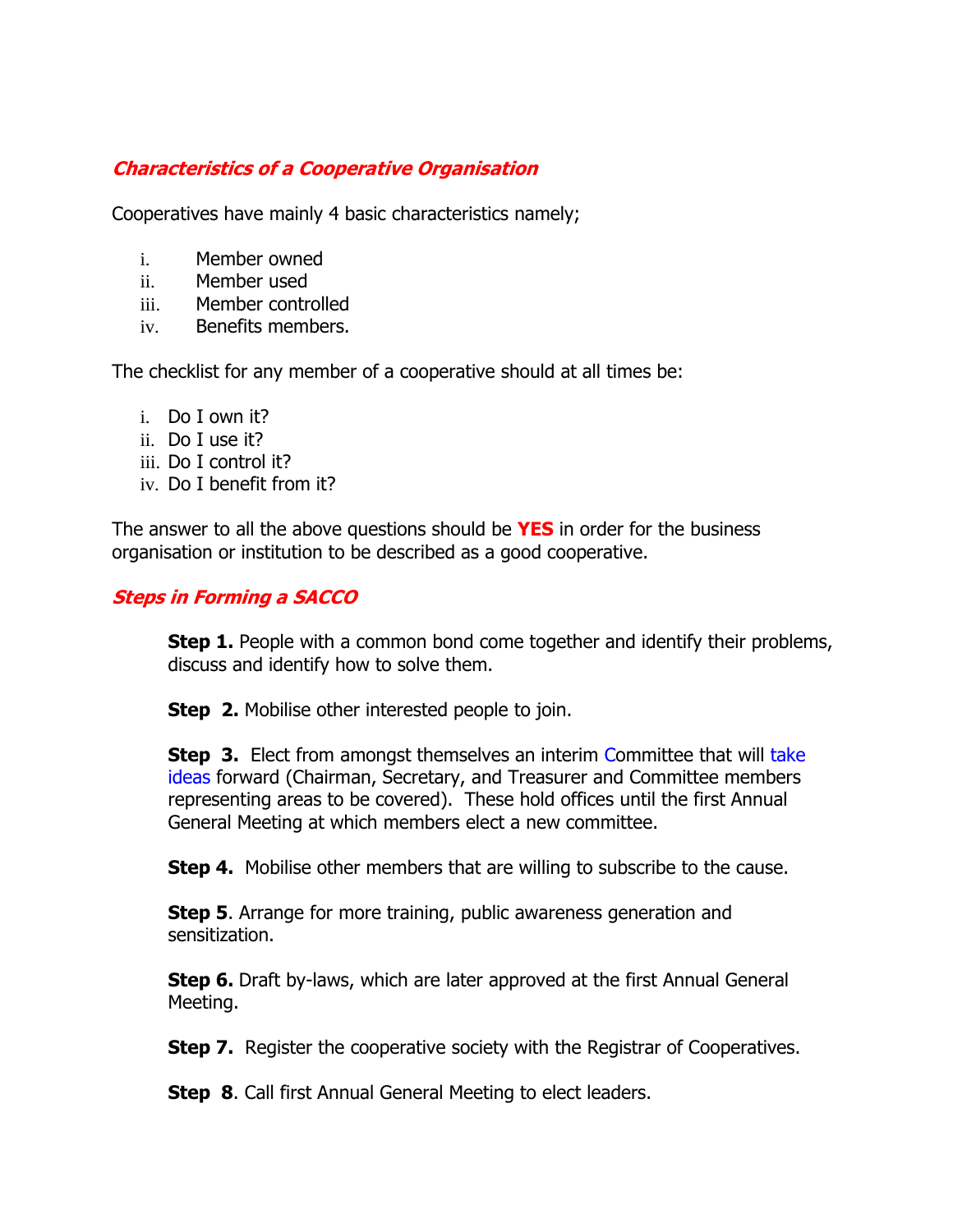In this whole exercise, you should work with the area Cooperative officer or other established Cooperatives in the area.

# **Important points to note during the formation of a SACCO**

- i. Not to force anybody to join. Only sell the idea and convince them about the advantages of joining a SACCO.
- ii. Keep minutes of the discussions and meetings held and document all processes taken, decisions agreed upon and strategies laid out.
- iii. Keep a full list of people (names and addresses) that have enlisted as members.
- iv. Keep an up to date and correct record of money received from any interested person.
- v. Account for all preparatory expenses incurred but try as much as possible by engaging the support of the area District Commercial Officer in the whole process of formation.

# **Requirements for the Registration of a Cooperative Society**

A set of four model cooperative bye-laws duly filled by the society officials and dully signed by at least 30 fully paid up members of the group intending to register as a cooperative

The set of four bye laws costs the following:

- Ugx15, 000 Savings and Credit society's bye laws ?????
- Ug x 10,000 for multipurpose bye laws ?????

The statutory minimum number of members is 30 people. However, the more the members, the better for the viability of the SACCO

• All the 30 members must be fully paid up at the time of Registration and the application to the registrar of Cooperatives must attach copies of their national identity cards.

- Obtain a recommendation letter from the District Commercial Officer of your area of operation, for purposes of registration and compile financial statements of the society.
- Remember to include schedules for entrance fees paid, shares, savings and loans depending on the category of the group to be registered.
- Buy a copy of the Cooperative societies act, cap 112 and the Cooperative Regulations 1992 for reference in management of the registered Cooperative society.
- Provide passport photographs of the respective leaders to handle society's bank accounts and transactions.
- Registration fee required is UGX 50,000 only.?????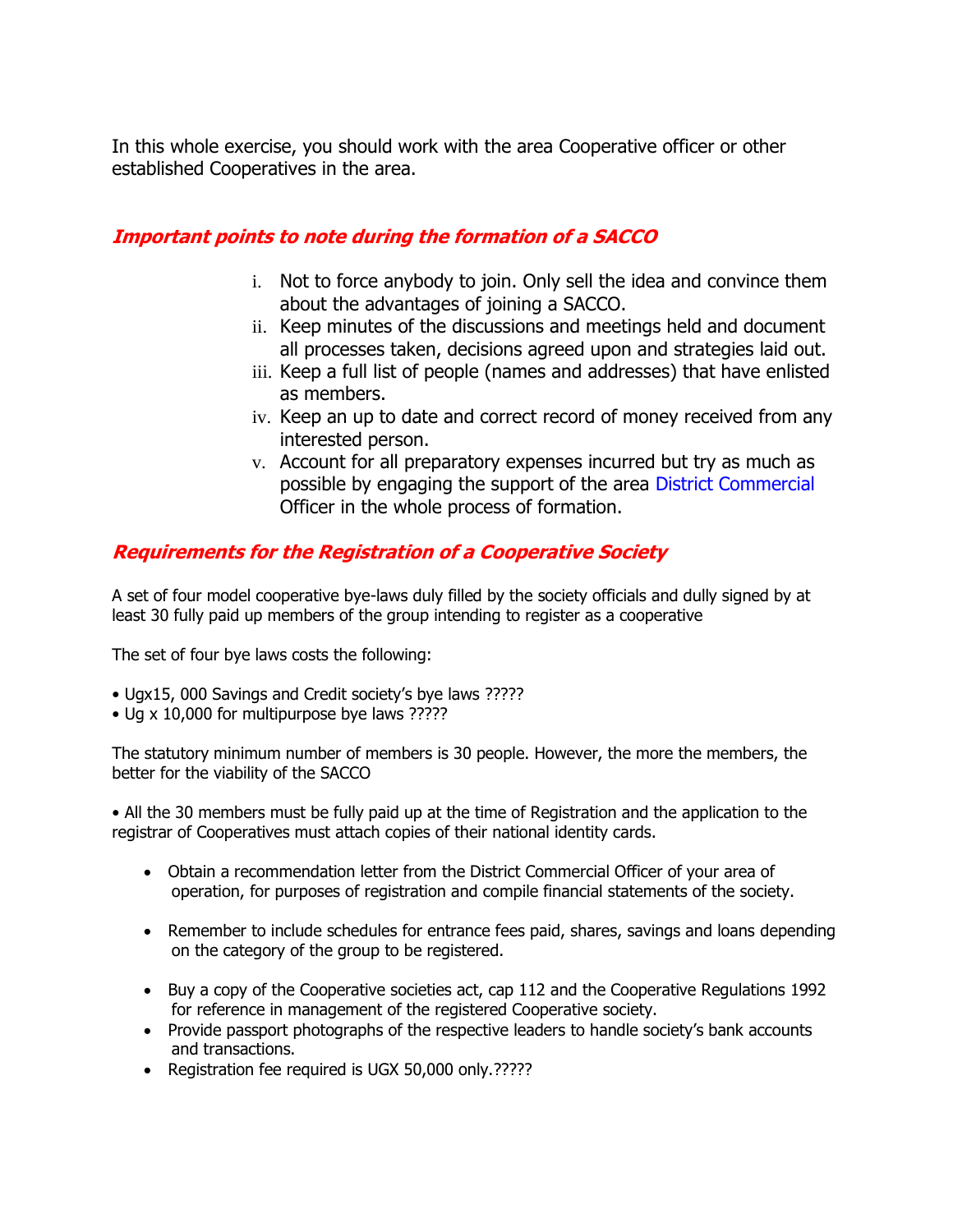# FREQUENTLY ASKED QUESTIONS ABOUT SACCOS

Today SACCOS serve more than 1 Million Ugandans around the country. Even if you're already a SACCO member, you may not understand how SACCOs differ from financial institutions like banks. This "frequently asked question" series can help answer your questions.

#### *What is a SACCO?*

A Savings and Credit Cooperative Society (SACCO) is a cooperative financial institution, owned and controlled by its members. SACCOs typically serve groups of people who have something in common—where they live, work, or attend church, for example. Becoming a member of a SACCO carries power because SACCOs are not-for-profit, and exist to provide members with a place to save money and get loans at reasonable rates.

#### *Why form/Join SACCOs?*

The SACCO movement grew out of an idea that people could work together to create solutions to meet their financial needs. SACCOs are created to enable people to pool their financial resources to help themselves and each other.

#### *What is the SACCO Philosophy?*

The Philosophy of SACCOs is that, they are "not for profit, not for charity, but for service," SACCOs must always continue to look out for their members' interests and provide a level of service that generally is not available at other financial institutions. Whether it's providing a loan to help a member cover unexpected medical bills, giving financial counseling to a member whose employer closed its doors, or simply offering a better deal on a used-car loan or mortgage, SACCOs make a difference for their members and the communities they serve. In 1984, the World Council of Credit Unions approved the nine International Credit Union Operating Principles that remain the cornerstone of the SACCO movement. They are:

- Open and voluntary membership
- Democratic control
- Nondiscrimination
- Service to members
- Distribution to members
- Building financial stability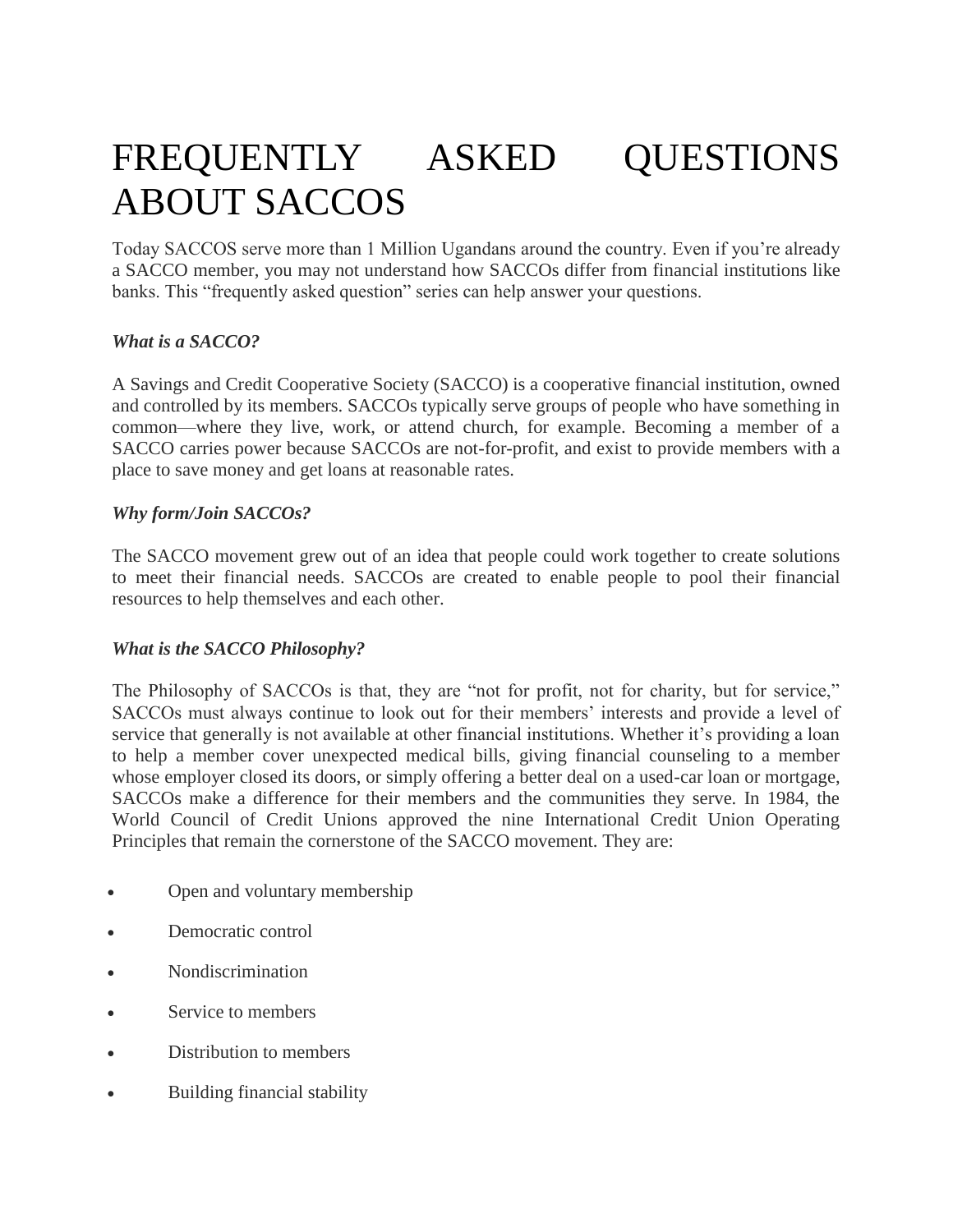- Ongoing education
- Cooperation among cooperatives
- Social responsibility

These principles are founded in the philosophy of cooperation and its central values of equality, equity, and mutual self-help. They express, around the world, the principles of human development and the brotherhood of man through people working together to achieve a better life for themselves and their communities.

#### *What makes a SACCO different from a bank?*

Like banks, SACCOs accept deposits and make loans—but unlike banks, SACCOs are not in business to make a profit. Banks exist to make money for their stockholders, not for their depositors. SACCOs exist solely to serve their member-owners, and benefits are returned in lower loan rates and higher deposit rates. SACCOs are the only democratically controlled financial institutions. Members elect a volunteer board of qualified individuals to oversee the SACCO and the Manager reports to this board. SACCOs are focused on people, not profits. Active members who use many SACCO services often see even greater benefits.

#### *What Is The Difference Between A SACCO And A Community Savings And Credit Group?*

*SACCO is a formal institution required to register before commencement of business. Agroup on the other hand is an informal institution which can operate with or without registration as long as it has a constitution to follow.*

#### *How is the SACCO Registered?*

*SACCOs according the Cooperative Act cap 112 are registered by the Registrar of Cooperatives in the Ministry of Trade Industry and Cooperatives at Farmers House, Parliamentary Avenue in Kampala. At the district level, the registrar is represented by the District Commercial Officer you can work with to register your SACCO.*

#### *What Do I Require To Register A SACCO?*

The statutory minimum number of members required to register a SACCO is 30 people. However, the more the members, the better for the viability of the SACCO

All the 30 members must be fully paid up at the time of Registration and the application to the Registrar of Cooperatives must attach copies of their National Identity Cards.

On the application include, schedules for entrance fees paid, Shares, Savings and Loans depending on the category of the group to be registered.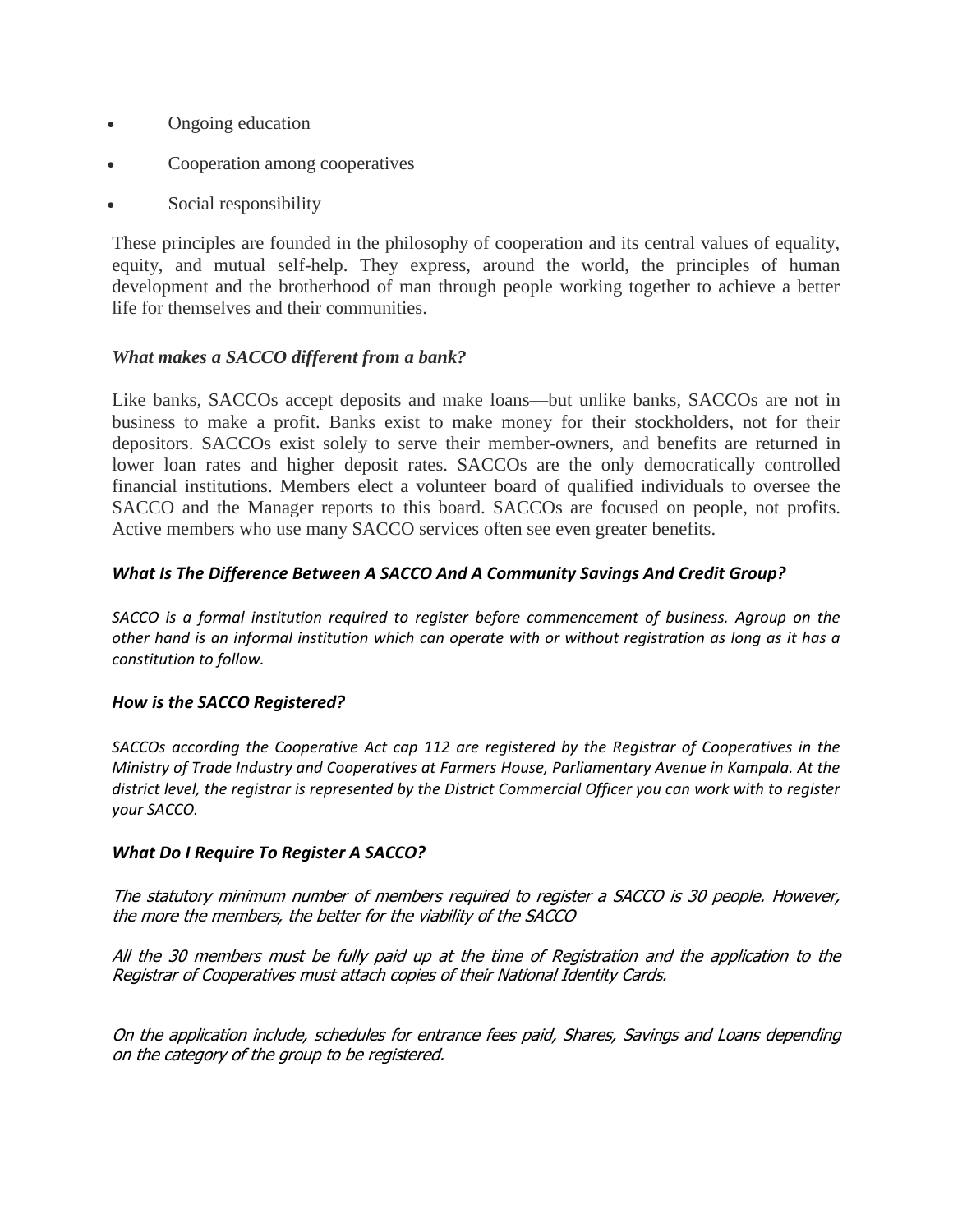Provide a set of four model cooperative bye-laws duly filled by the society officials and dully signed by at least 30 fully paid up members of the group intending to register as a cooperative

Obtain the following set of four bye laws:

- Savings and Credit Society's bye laws
- Multipurpose bye laws
	- A recommendation letter from the District Commercial Officer of your area of operation, for purposes of registration and compile financial statements of the society.
	- Buy a copy of the Cooperative societies act, cap 112 and the Cooperative Regulations 1992 for reference in management of the registered Cooperative society.
	- Provide passport photographs of the respective leaders to handle society's bank accounts and transactions.
	- Pay the required registration fee.

## *Why should I join a SACCO?*

- 1. SACCOs are focused on people/members, not just profits. SACCOs operate by a "people" helping people" philosophy that is hard to find at other financial institutions.
- 2. *Financial education is available to all members*. SACCOs assist members in becoming better-educated consumers of financial services.
- 3. *SACCOs are available* in places where banks typically aren't, such as Rural Sub-Counties and Parishes in very Remote Areas.
- 4. *As a member of a SACCO*, no matter how much money you have on deposit, you have an equal voice in how your SACCO is run.
- 5. *Your SACCO can support your economic activity with a loan*. And some SACCOs have established relationship with Small Business Suppliers, Agro Processors and other Partners for purposes of increasing member access to: - input supplies; markets and market information; and knowledge acquisition through Capacity Building.

## *How can I join a SACCO?*

Interested in becoming a SACCO member? The first step is finding the right one. To join a SACCO you can live or work in a "charter area," or belong to one of its select employee groups. These tips will help you find a SACCO you can join: